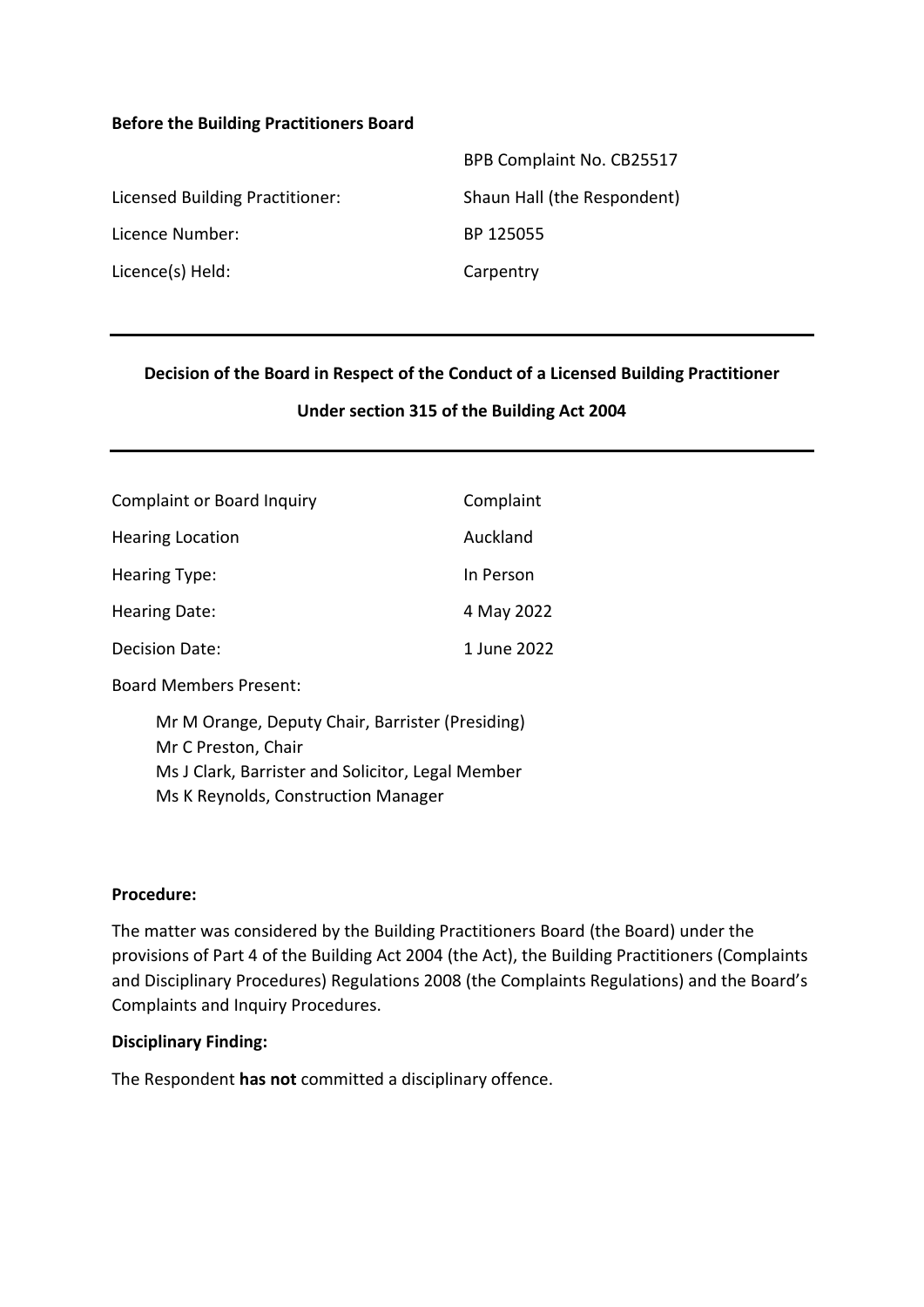# **Contents**

### <span id="page-1-0"></span>**Summary of the Board's Decision**

[1] The Respondent has not committed a disciplinary offence.

#### <span id="page-1-1"></span>**The Hearing**

- [2] The Board, on receiving a Registrar's Report in respect of the matter, reviewed the file and decided to deal with it by way of a Draft Decision.
- [3] The Respondent disputed the findings in the Draft Decision and sought a hearing. The Draft Decision was set aside, and a hearing was scheduled.

### <span id="page-1-2"></span>**The Charges**

[4] The hearing resulted from a complaint about the conduct of the Respondent and a Board resolution under regulation 10 of the Complaints Regulations<sup>1</sup> to hold a hearing in relation to building work at [OMITTED]. The alleged disciplinary offence the Board resolved to investigate was that the Respondent may have failed, without good reason, in respect of a building consent that relates to restricted building work that he or she is to carry out (other than as an owner-builder) or supervise, or has carried out (other than as an owner-builder) or supervised, (as the case may be), to provide the persons specified in section 88(2) with a record of work, on completion of the restricted building work, in accordance with section 88(1) (s 317(1)(da)(ii) of the Act).

### <span id="page-1-3"></span>**Function of Disciplinary Action**

[5] The common understanding of the purpose of professional discipline is to uphold the integrity of the profession. The focus is not punishment, but the protection of the public, the maintenance of public confidence and the enforcement of high standards of propriety and professional conduct. Those purposes were recently reiterated by

 $1$  The resolution was made following the Board's consideration of a report prepared by the Registrar in accordance with the Complaints Regulations.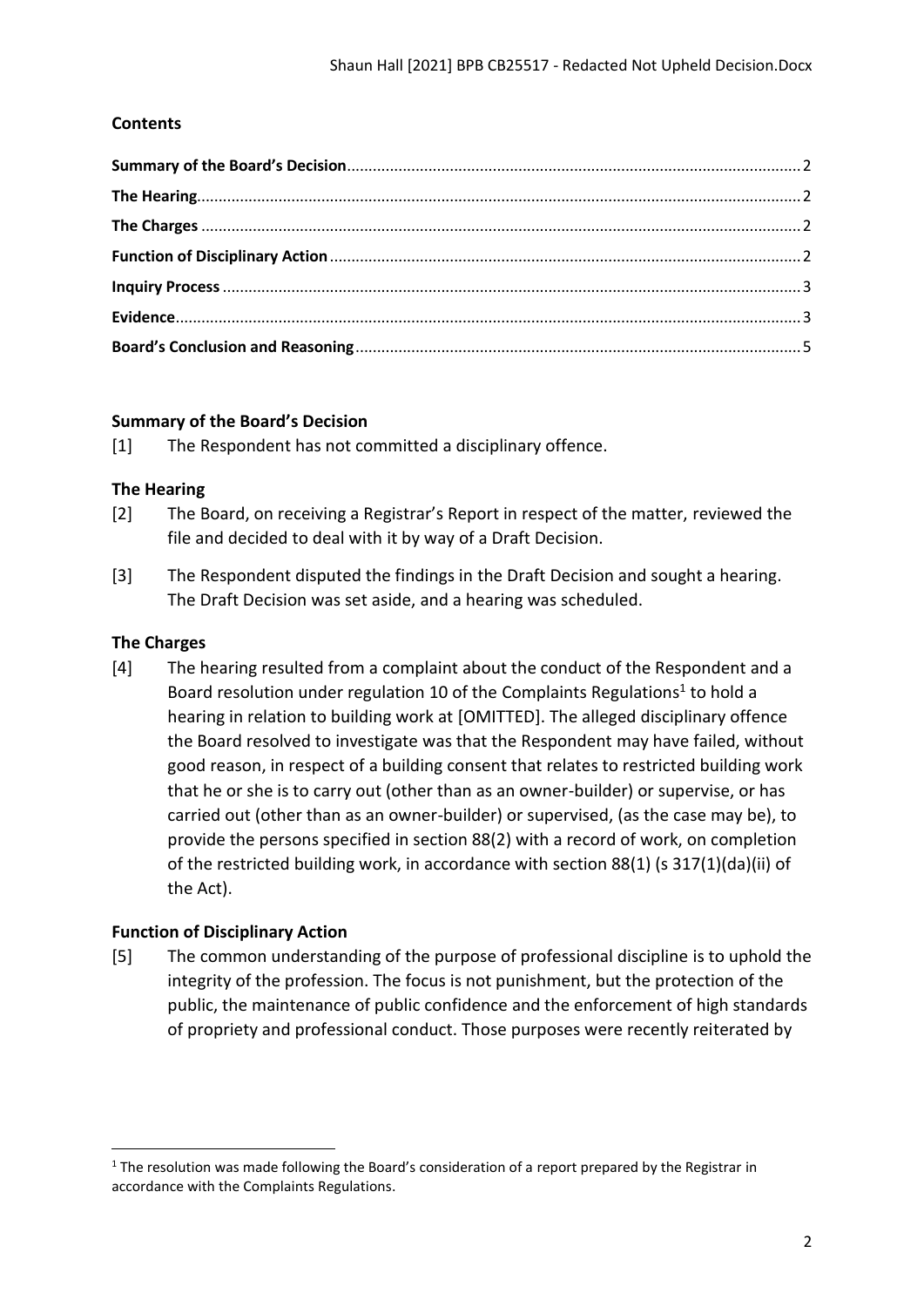the Supreme Court of the United Kingdom in *R v Institute of Chartered Accountants*  in England and Wales<sup>2</sup> and in New Zealand in Dentice v Valuers Registration Board<sup>3</sup>.

[6] Disciplinary action under the Act is not designed to redress issues or disputes between a complainant and a respondent. In *McLanahan and Tan v The New Zealand Registered Architects Board, <sup>4</sup>* Collins J. noted that:

> *"… the disciplinary process does not exist to appease those who are dissatisfied … . The disciplinary process … exists to ensure professional standards are maintained in order to protect clients, the profession and the broader community."*

# <span id="page-2-0"></span>**Inquiry Process**

- [7] The investigation and hearing procedure under the Act and Complaints Regulations is inquisitorial, not adversarial. There is no requirement for a complainant to prove the allegations. Rather the Board sets the charges, and it decides what evidence is required at a hearing to assist it in its investigations. In this respect, the Board reviews the available evidence when considering the Registrar's Report and determines the witnesses that it believes will assist at a hearing. The hearing itself is not a review of all of the available evidence. Rather it is an opportunity for the Board to seek clarification and explore certain aspects of the charges in greater depth.
- [8] Whilst a complainant may not be required to give evidence at a hearing, they are welcome to attend and, if a complainant does attend, the Board provides them with an opportunity to participate in the proceedings.

# <span id="page-2-1"></span>**Evidence**

- [9] The Board must be satisfied on the balance of probabilities that the disciplinary offences alleged have been committed*<sup>5</sup>* . Under section 322 of the Act, the Board has relaxed rules of evidence which allow it to receive evidence that may not be admissible in a court of law.
- [10] The procedure the Board uses is inquisitorial, not adversarial. The Board examines the documentary evidence available to it prior to the hearing. The hearing is an opportunity for the Board, as the inquirer and decision-maker, to call and question witnesses to further investigate aspects of the evidence and to take further evidence from key witnesses. The hearing is not a review of all of the available evidence.
- [11] In addition to the documentary evidence before the Board heard evidence at the hearing from the Complainant and the Respondent.
- [12] The Respondent was engaged to carry out building work on an alteration and extension to an existing dwelling under a building consent. The building work

<sup>&</sup>lt;sup>2</sup> R v Institute of Chartered Accountants in England and Wales [2011] UKSC 1, 19 January 2011.

<sup>3</sup> [1992] 1 NZLR 720 at p 724

<sup>4</sup> [2016] HZHC 2276 at para 164

<sup>5</sup> *Z v Dental Complaints Assessment Committee* [2009] 1 NZLR 1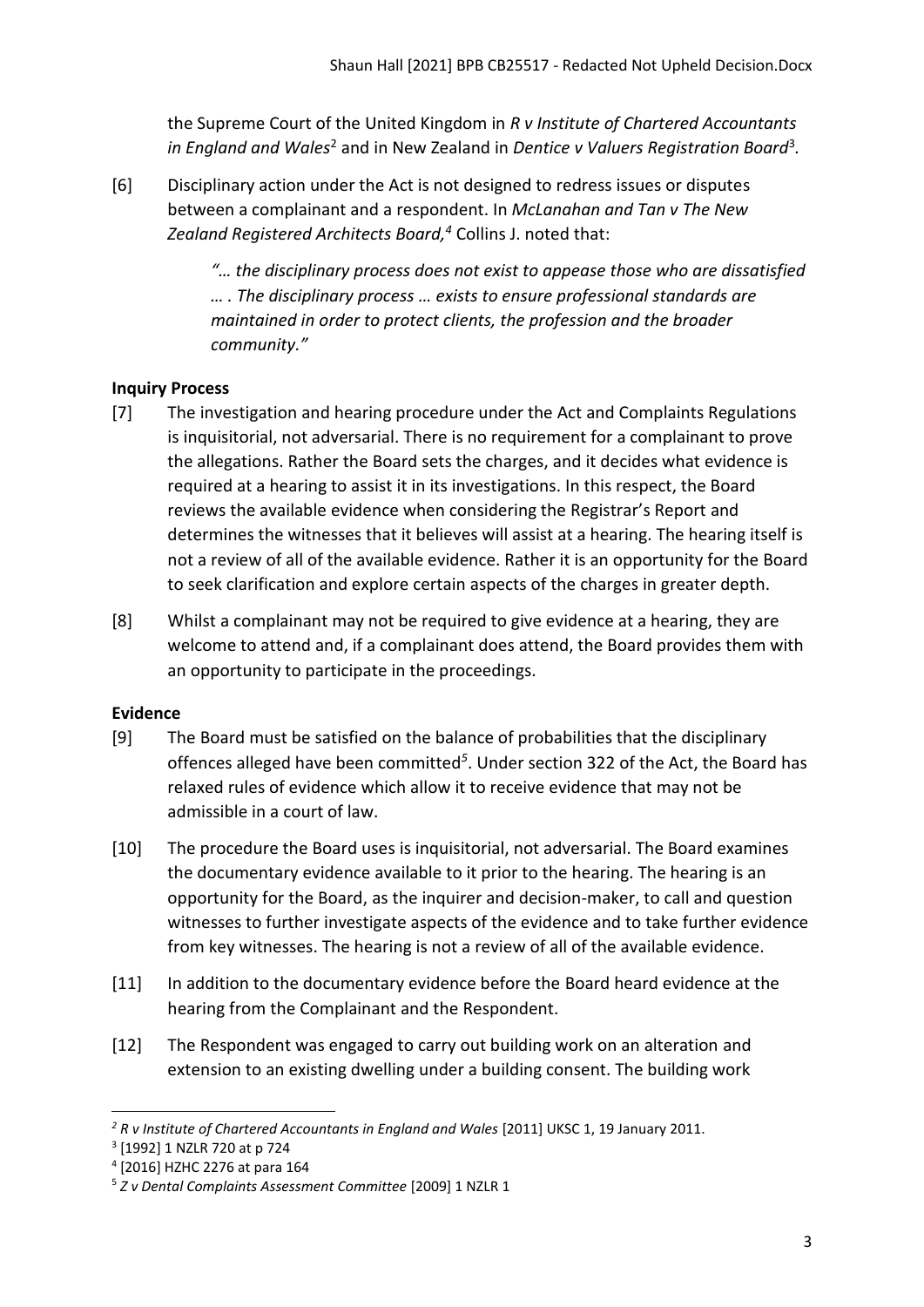included restricted building work for which a record of work must be provided on completion. The Respondent's building work started on or about 15 January 2018 and came to an end on or about 25 July 2018 when the Respondent was removed from the building site.

- [13] The Complainant noted that requests had been made for the record of work and expressed an opinion that it was being withheld to prevent an application for a Code Compliance Certificate from being successful. A complaint was made to the Board on 14 May 2020.
- [14] The Respondent provided a copy of correspondence to the Complainant dated 16 August 2018. The correspondence stated:

*5/I will provide record of works for foundations slab, …*

*9/Records of works from builder, this is something you may have to discuss wit your new LBP as I have been advised my name should not be on any works I have not done myself of fully supervised. Your new LBP will either have to sign off on my work or will have to supervise his.* 

- [15] Central to the Board's investigations at the hearing was clarification of the Respondent's statement noted as number 9 above.
- [16] At the hearing, the Complainant noted that a complaint had been made to assist in him obtaining a Code Compliance Certificate.
- [17] The Respondent set out that he was owed a lot of money from the job and that the building work was not complete when he left the site. He maintained that he provided a record of work for what he had done and that his comment related to any further work that was to be completed. In essence, he was putting forward that if he was to provide a record of work for any future work, he would either have to carry out that work or supervise it. He was not refusing to provide a record of work for restricted building work that had been completed, and his record of work dated 14 August 2018 did cover what had been done. The record of work included a notation under "other" that stated:

*Connections to front upper level deck posts need to be placed.* 

*Upper/roof framing around chimney need to be finished.* 

- [18] At the hearing, the Respondent confirmed that the above was the work that remained to be completed.
- [19] With regard to the timing of the record of work, the Respondent state that he provided it when he became aware that other builders were completing the project. He also stated that he advised Professional Building Consultants that he was no longer involved in the building work.
- [20] The Board, at the end of the in-person hearing, issued a Minute allowing the Respondent to file further evidence.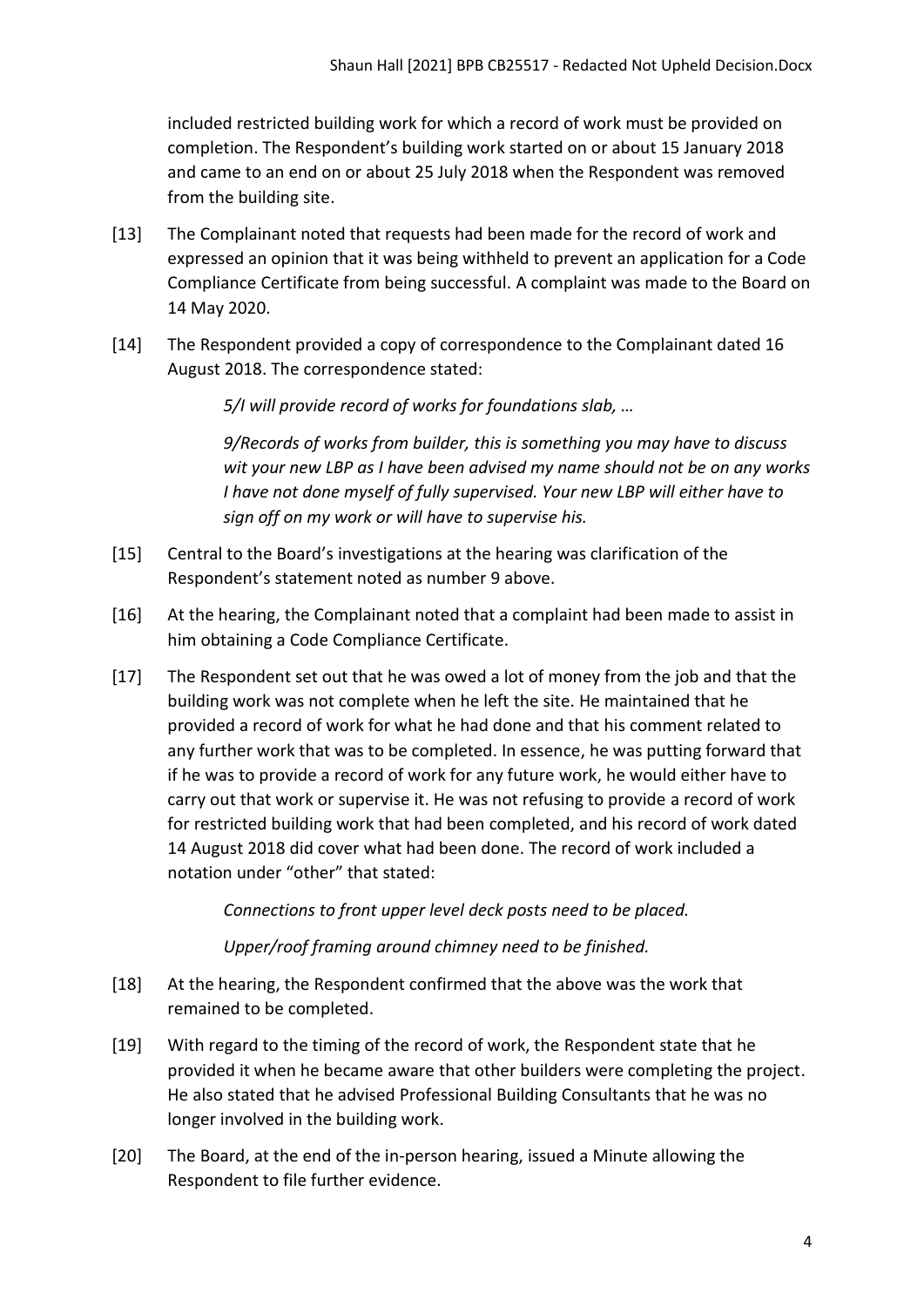[21] On 5 May 2021, the Respondent provided a further copy of his email dated 16 August 2018 to the owner. The email included attachments, one of which was the Respondent's record of work dated 14 August 2018.

# <span id="page-4-0"></span>**Board's Conclusion and Reasoning**

- [22] The Board has decided that the Respondent **has not** failed, without good reason, in respect of a building consent that relates to restricted building work that he or she is to carry out (other than as an owner-builder) or supervise, or has carried out (other than as an owner-builder) or supervised, (as the case may be), to provide the persons specified in section 88(2) with a record of work, on completion of the restricted building work, in accordance with section 88(1) (s 317(1)(da)(ii) of the Act) and **should not** be disciplined.
- [23] There is a statutory requirement under section 88(1) of the Building Act 2004 for a licensed building practitioner to provide a record of work to the owner and the territorial authority on completion of restricted building work<sup>6</sup>.
- [24] Failing to provide a record of work is a ground for discipline under section 317(1)(da)(ii) of the Act. In order to find that ground for discipline proven, the Board need only consider whether the Respondent had "good reason" for not providing a record of work on "completion" of the restricted building work.
- [25] The Board discussed issues with regard to records of work in its decision C2-01170<sup>7</sup> and gave guidelines to the profession as to who must provide a record of work, what a record of work is for, when it is to be provided, the level of detail that must be provided, who a record of work must be provided to and what might constitute a good reason for not providing a record of work.
- [26] The starting point with a record of work is that it is a mandatory statutory requirement whenever restricted building work under a building consent is carried out or supervised by a licensed building practitioner (other than as an ownerbuilder). Each and every licensed building practitioner who carries out restricted building work must provide a record of work.
- [27] The statutory provisions do not stipulate a timeframe for the licenced person to provide a record of work. The provisions in section 88(1) simply states "on completion of the restricted building work …". As was noted by Justice Muir in Ministry of Business Innovation and Employment v Bell<sup>8</sup> "... the only relevant precondition to the obligations of a licenced building practitioner under s 88 is that he/she has completed their work".
- [28] As to when completion will have occurred is a question of fact in each case.

<sup>6</sup> Restricted Building Work is defined by the Building (Definition of Restricted Building Work) Order 2011

<sup>&</sup>lt;sup>7</sup> Licensed Building Practitioners Board Case Decision C2-01170 15 December 2015

<sup>8</sup> [2018] NZHC 1662 at para 50